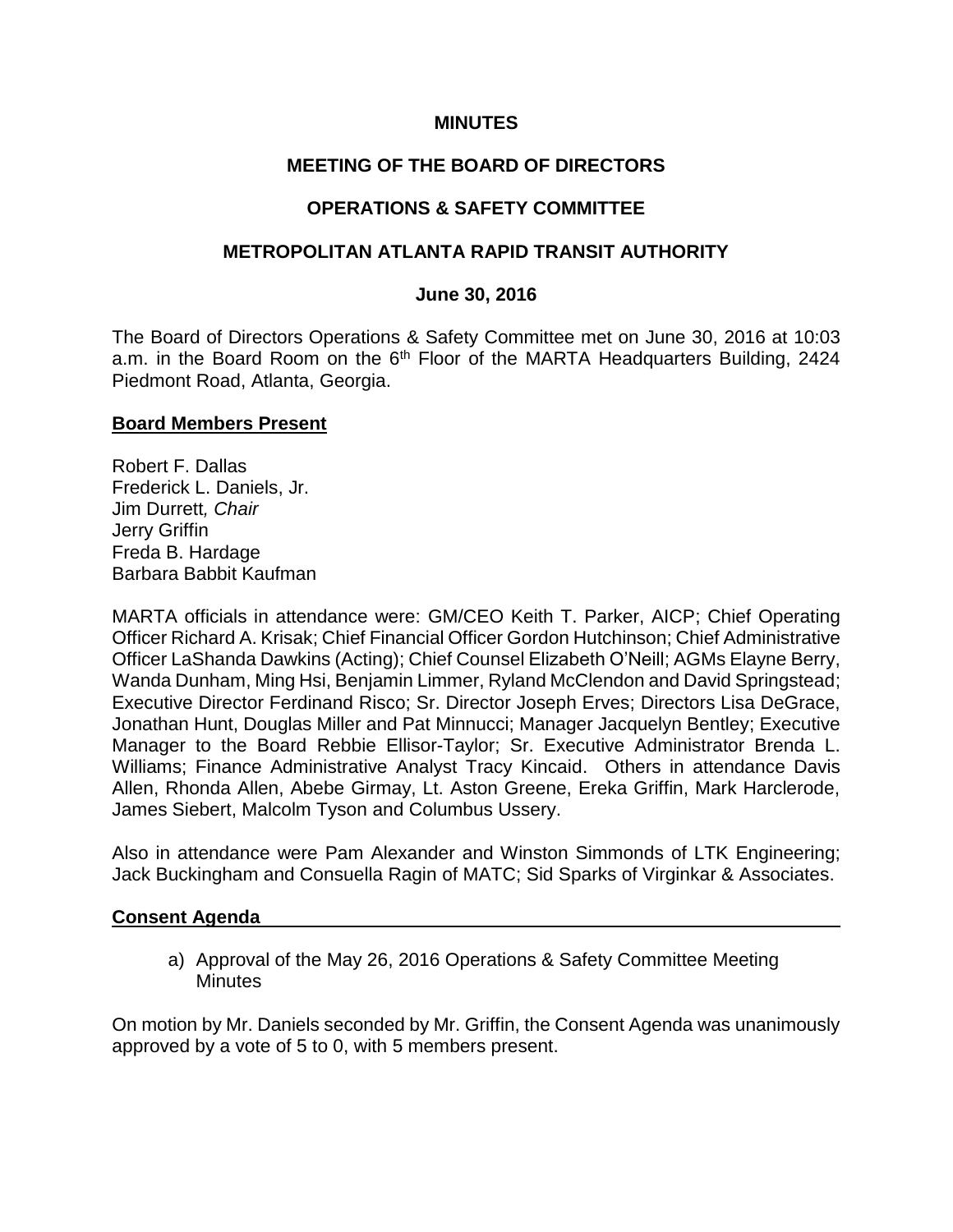### **Individual Agenda**

## **Resolution Authorizing an Extension of the Operations and Maintenance Intergovernmental Agreement (IGA) for the Atlanta Streetcar**

Mr. Krisak presented this resolution for Board of Directors' approval authorizing the General Manager/CEO to execute an amendment to the Operations and Maintenance Intergovernmental Agreement (IGA) for the Atlanta Streetcar so that paragraph number 7.1 of such IGA is revised to read as follows:

"7.1 Term. This First Amendment to the IGA shall terminate on the later of (a) December 30, 2016 or (b) on the final date set forth in a transition plan approved by the Federal Transit Administration (FTA). If no transition plan has been approved within six months after this amendment to the IGA then the amendment shall continue an additional six months and shall expire at the end of such extended term or on the final date set forth in a transition plan approved by FTA, whichever is sooner."

MARTA and the City of Atlanta had previously entered into an IGA for the Operations and Maintenance of the Atlanta Streetcar Project, which was approved by the MARTA Board of Directors in October 2013. Pursuant to this agreement MARTA provides active management and oversight of the Atlanta Streetcar and is compensated by the City for such oversight management. The current agreement has an expiration date of June 30, 2016 and provides for continuation thereafter while the parties negotiate an additional agreement.

On motion by Mr. Griffin seconded by Mr. Dallas, the resolution was unanimously approved by a vote of 5 to 0, with 5 members present.

### **Resolution to Accept the Contract for Project B15611, Buckhead Station – Addition of North Entrance and Pedestrian Bridges (ADA Compliant)**

Mr. Minnucci presented this resolution for Board of Directors' approval authorizing Final Acceptance for Project B15611, Buckhead Station – Addition of North Entrance and Pedestrian Bridges (ADA Compliant), in the amount of \$19,165,371.01.

\*\*\*\*\*\*\*\*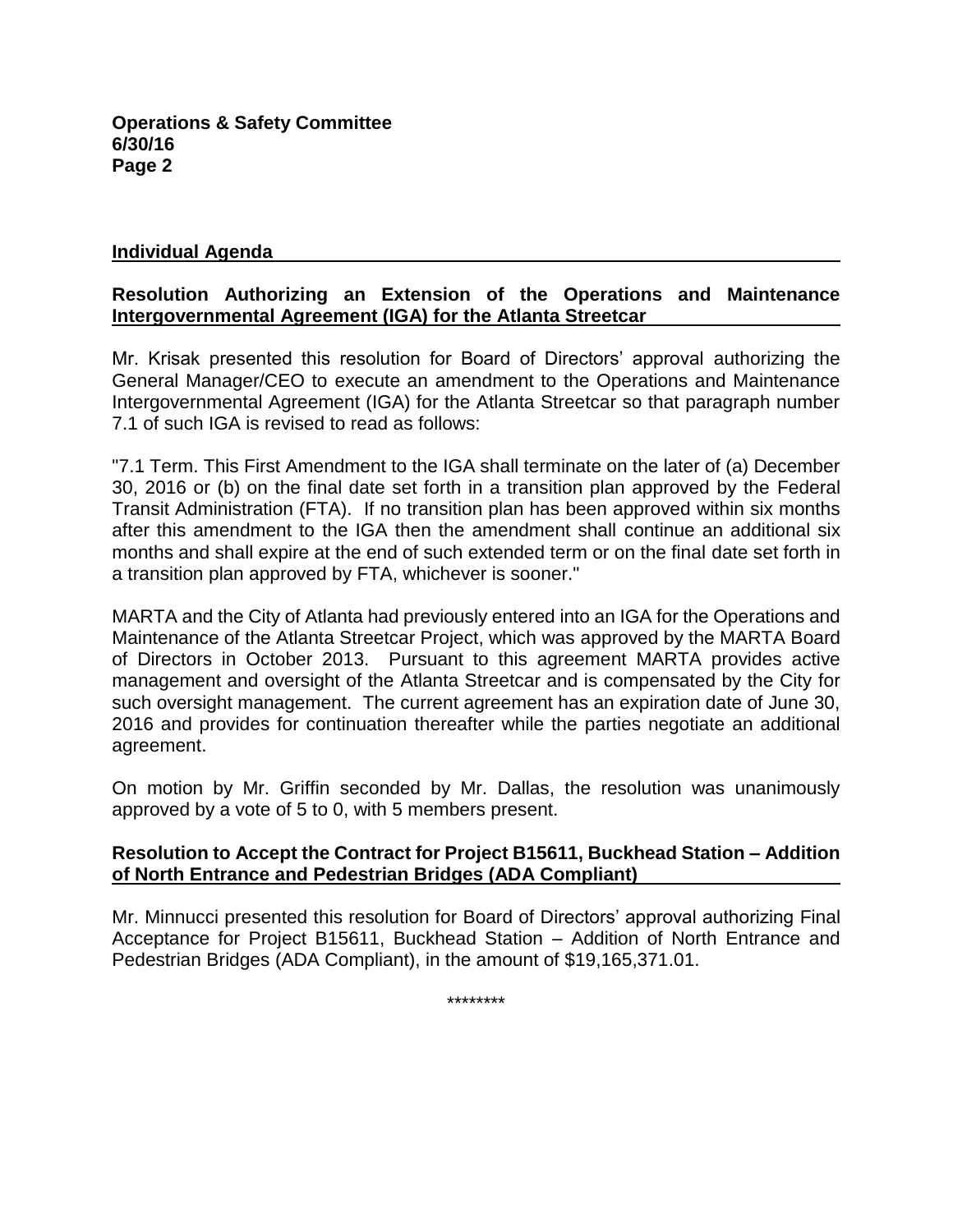## *Challenges*

- Continuity of Operations
- Community Relations
- Construction Easements
- Maintenance Easements
- Traffic Control (Georgia Department of Transportation)
- Site Constraints

## *Benefits*

- Reunited the Community
- Provided Convenient Station Access
- Enhanced Mobility and Livability
- Improved Local Business Access
- Increased MARTA Ridership
- Achieved Leadership in Energy and Environmental Design (LEED) Certification

## *Ridership Impact*

 A study, performed by MARTA's Office of Research and Analysis, confirmed the positive impact the new entrance and bridge has had on ridership

## *LEED Certification*

- Points are earned in five environmental categories:
	- o Sustainable Sites
	- o Water Efficiency
	- o Energy and Atmosphere
	- o Materials and Resources
	- o Indoor Environment
- Rating Levels
	- $\circ$  Platinum (52+ points)
	- $\circ$  Gold (39-51 points)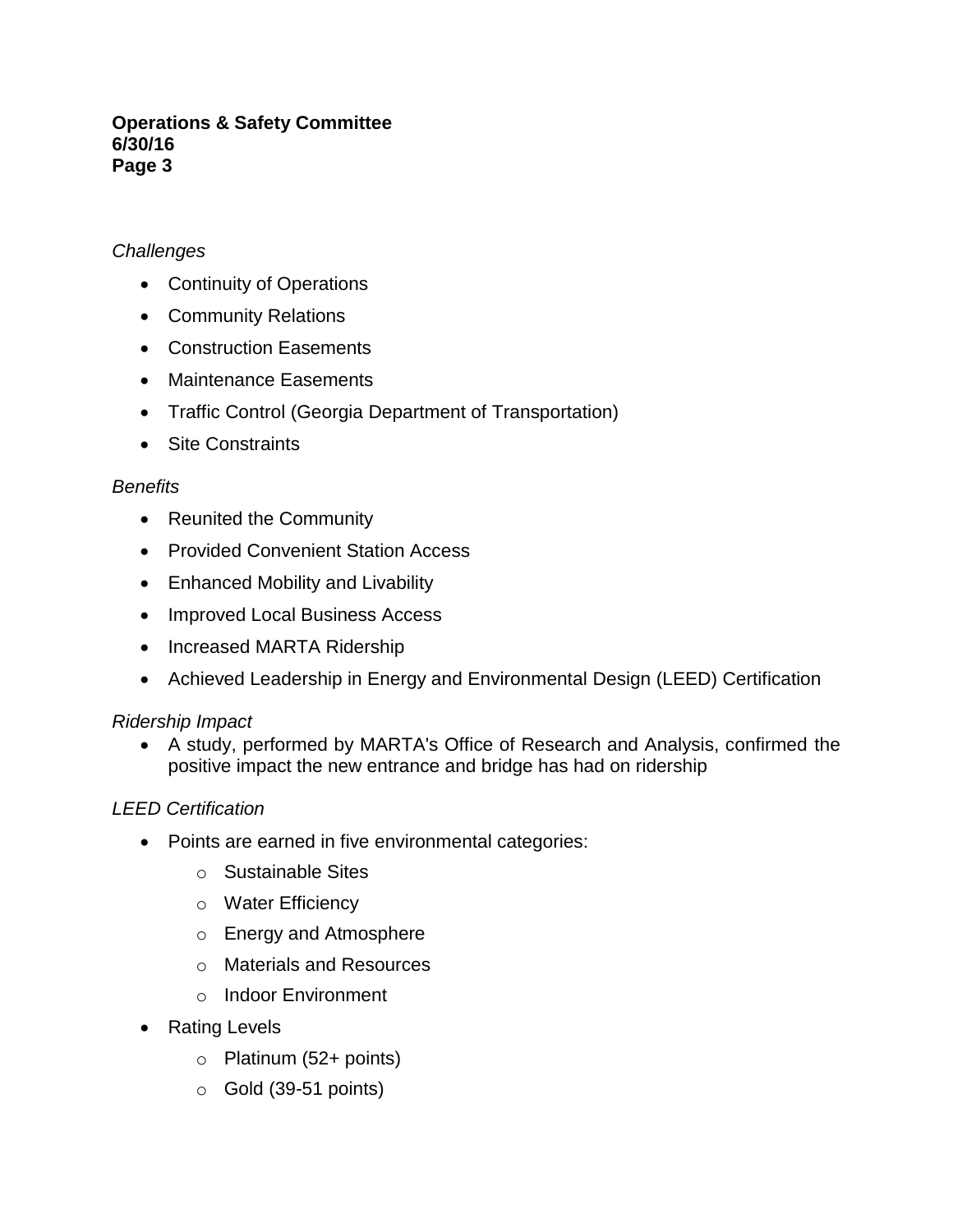- o Silver (33-38 Points)
- o Certified (26-32 points)

# *Key LEED Design Features*

- Diverted 96% of construction waste debris from landfills
- Used regional and recycled materials for construction
- Applied passive ventilation to create thermal comfort
- Maximized natural lighting and views in all occupied areas
- Installed all native low-maintenance drought tolerant landscaping
- Employed energy efficient LED lighting

## LEED Outcome

• Project earned LEED Silver Certification

# *Project Funding*

- MARTA \$16.3M
- State Road & Tollway Authority (SRTA) \$1.9M
- FTA Grants \$11.1M
- Buckhead Community Improvement District (CID) \$1.2M
- City of Atlanta \$1.7M
- Total Project Funding \$32M

## *Contract Closeout*

- Awarded October 17, 2011
- Contractor Archer Western Construction, LLC
- $\bullet$  Board Award \$18,282,529
- Contingency  $-$  \$914,126
- Total Authorization \$19,196,655
- Contract Changes \$1,319,657
- Quantity Variations  $(\$436,815)$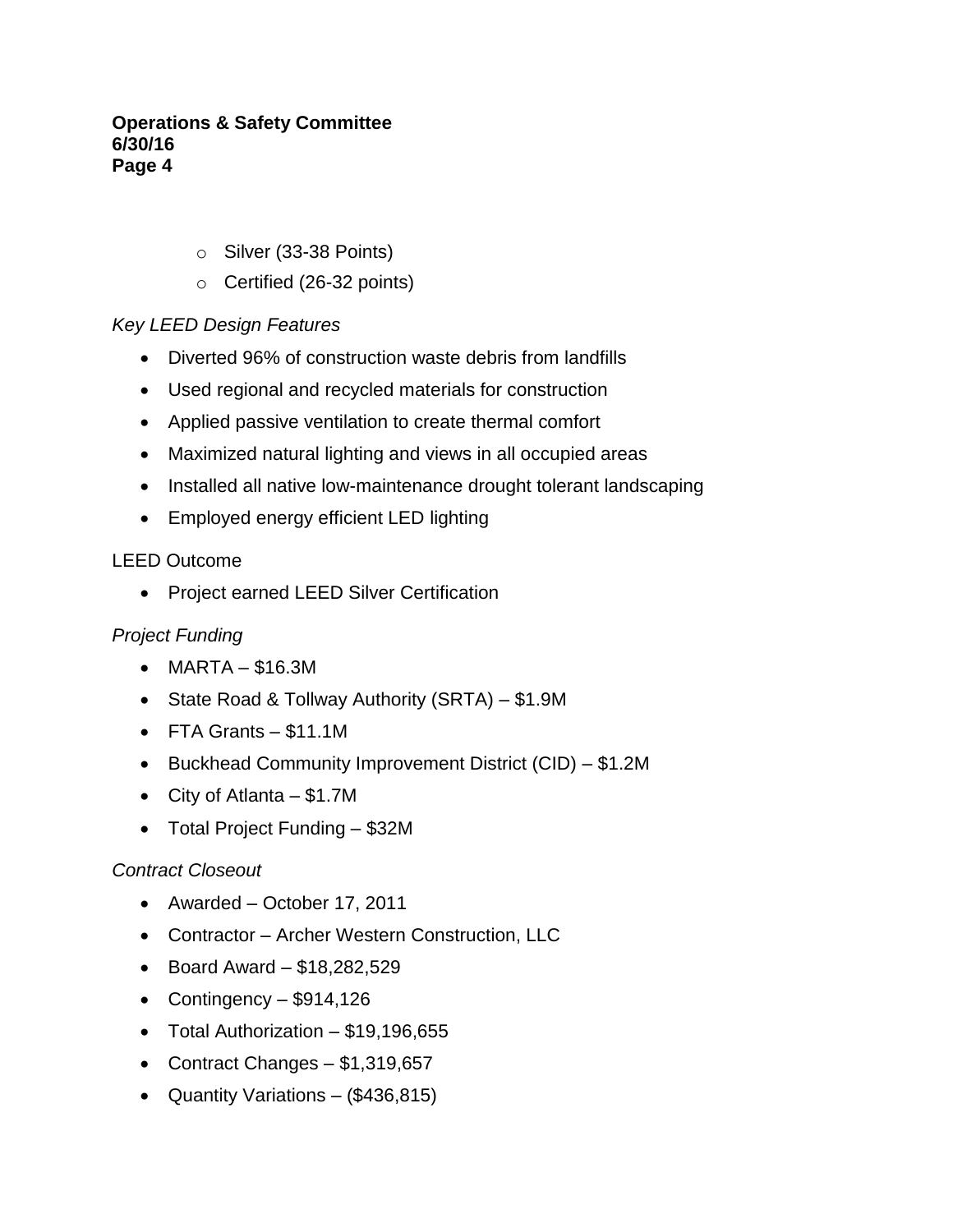- Final Contract Value \$19,165,371
- $\bullet$  DBE Goal  $-28.5\%$
- DBE Achieved 30%
- Final Audit Complete Yes

Mr. Daniels asked if the project was completed under budget.

Mr. Minnucci said yes.

Mr. Durrett said the entire community is very pleased with the project. He added that the actual construction was approximately \$19M – it is very important to communicate the cost to the public accurately.

On motion by Mr. Dallas seconded by Mrs. Kaufman, the resolution was unanimously approved by a vote of 5 to 0, with 5 members present.

### **Resolution Authorizing Award of a Contract for the Procurement of Bi-Directional Amplifier Replacement and Additions for MARTA's Interoperable P25, RFP P33427**

Mr. Miller presented this resolution for Board of Directors approval authorizing the General Manager/CEO or his delegate to award a contract to Motorola Solutions, Inc. for the procurement of Bi-Directional Amplifier Replacement and Additions for MARTA's Interoperable P25 Core, RFP P33427, in the amount of \$3,262,908.04.

MARTA's mobile, two-way voice communication within underground facilities is provided currently by a fiber-fed Bi-Directional Amplifier (BDA) system controlled out of Five Points Station and dispersed via fiber runs to 46 locations for service. This BDA infrastructure is a subsystem of the Authority-Wide interoperable P25 Radio System. The Contract will provide for Authority-Wide replacements of existing, obsolete fiber-fed BDA subsystem elements at MARTA stations and other facilities to provide radio frequency (RF) coverage. In addition, there will be three (3) new sites added to the existing coverage footprint for this function.

Mr. Daniels said it would be helpful to see a diagram that shows how this subsystem fits into the overall P25 upgrade.

Mr. Parker suggested staff provide a full scale presentation at the next Work Session.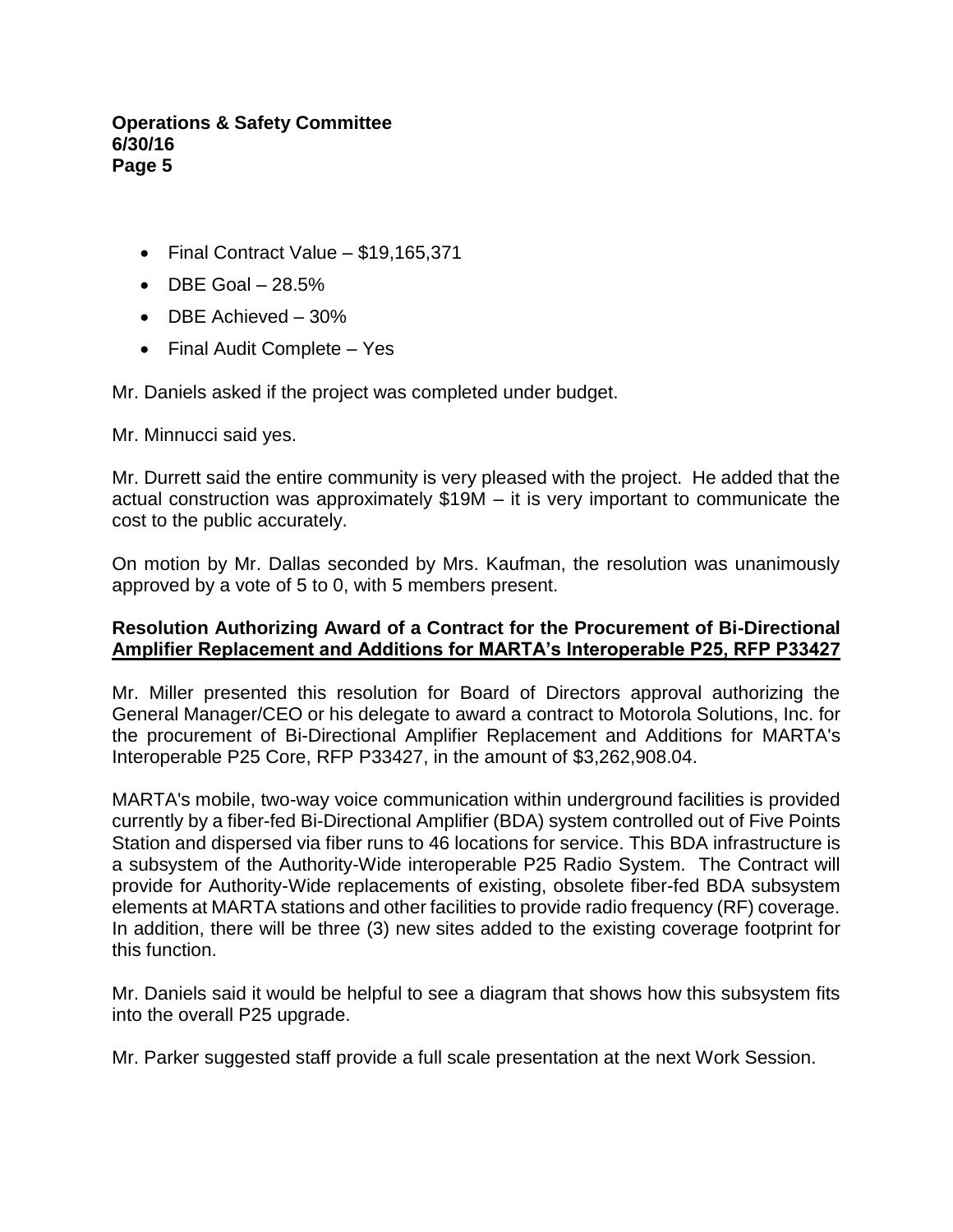Mr. Krisak said staff can present the information again to show the building blocks of the upgrade.

Mr. Griffin asked what is the cost for the entire upgrade.

Mr. Springstead said the core was done several years ago – the cost is approximately \$30M when all components are added together.

Mr. Daniels said he would like for staff to show what has been installed and the cost; as well as next steps.

Mr. Springstead said staff will refresh the presentation and bring it back before the Board.

On motion by Mrs. Kaufman seconded by Mr. Dallas, the resolution was approved by a vote of 5 to 0, with 6 members present.

Mr. Daniels abstained.

## **Resolution Authorizing Award of a Contract for AC Wheel/Axle Overhaul and Repair Services, CP B36724**

Mr. Miller presented this resolution for Board of Directors' approval authorizing the General Manager/CEO or his delegate to award a contract to UTC RAS for the procurement of AC Wheel/Axle Overhaul and Repair Services, CP 836724, in the amount of \$9,428,161.20.

Mr. Daniels asked if this contract is for ongoing, routine maintenance.

Mr. Krisak said yes.

Mr. Daniels asked if MARTA determined that this cannot be done in-house.

Mr. Krisak said equipment costs are in the millions, plus staff would have to be trained. It is more cost-effective to outsource.

On motion by Mr. Griffin seconded by Mrs. Kaufman, the resolution was unanimously approved by a vote of 6 to 0, with 6 members present.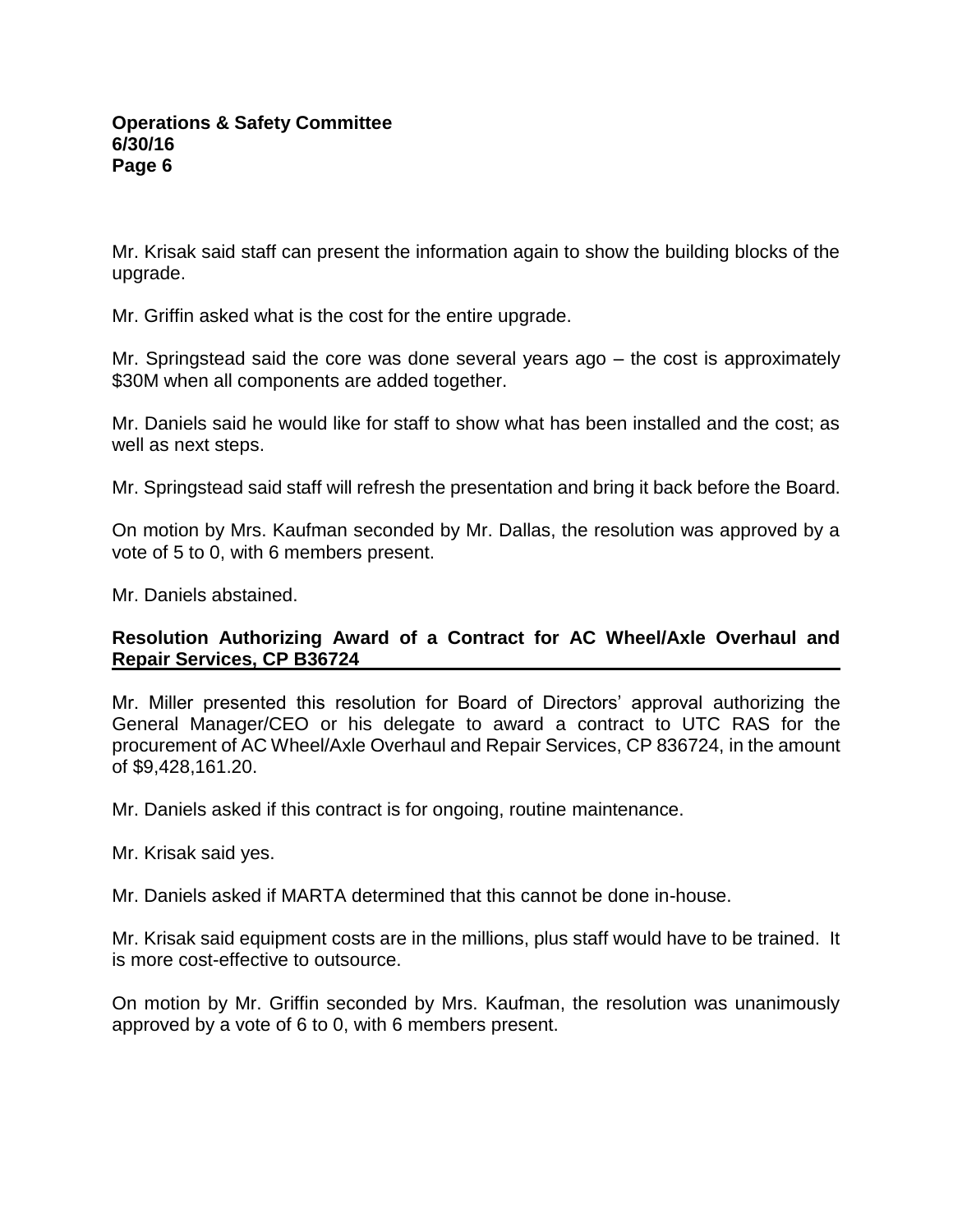## **Briefing – The Safety Management System (SMS) Approach to MARTA Rail Safety**

Mrs. Berry briefed the Committee on the SMS approach to strengthening MARTA Rail Safety.

### *Historical Perspective*

- While passengers who travel by airplane, railroad, motor coach, and oceangoing vessels have had the assurance that their carriers were required to be in compliance with federal safety regulations, there were no such safety regulations for public transportation
- In fact, since 1964 the FTA had been prohibited by law from exercising safety authority over those very systems – this gap in federal authority led to a very confusing patchwork of transit safety standards and oversight from state to state

## *Moving Ahead for Progress in the 21st Century Act (MAP-21)*

- A funding and authorization bill to govern United States federal surface transportation spending
- Grants FTA the authority to establish and enforce a new comprehensive national transit safety and oversight framework
- MAP-21 authorizes a comprehensive Public Transportation Safety Program
- Updates the State Safety Oversight (SSO) Program to ensure that rail transit systems are meeting basic, common sense safety requirements
- The Congressional Budget Office estimates that enacting MAP-21 will reduce the federal budget deficit over the 2012 – 2022 period by \$16.3B
- FTA is adopting SMS as the basis for initiatives that FTA will undertake to improve the safety of public transportation

## *The SMS Approach*

- Documented, top-down, organization-wide approach to managing safety risks and assuring the effectiveness of safety risk mitigation
- Basis for FTA's new National Public Transportation Safety Program
- Common sense and cost effective
- Endorsed by the Transit Rail Advisory Committee on Safety (TRACS) and major public transportation industry associations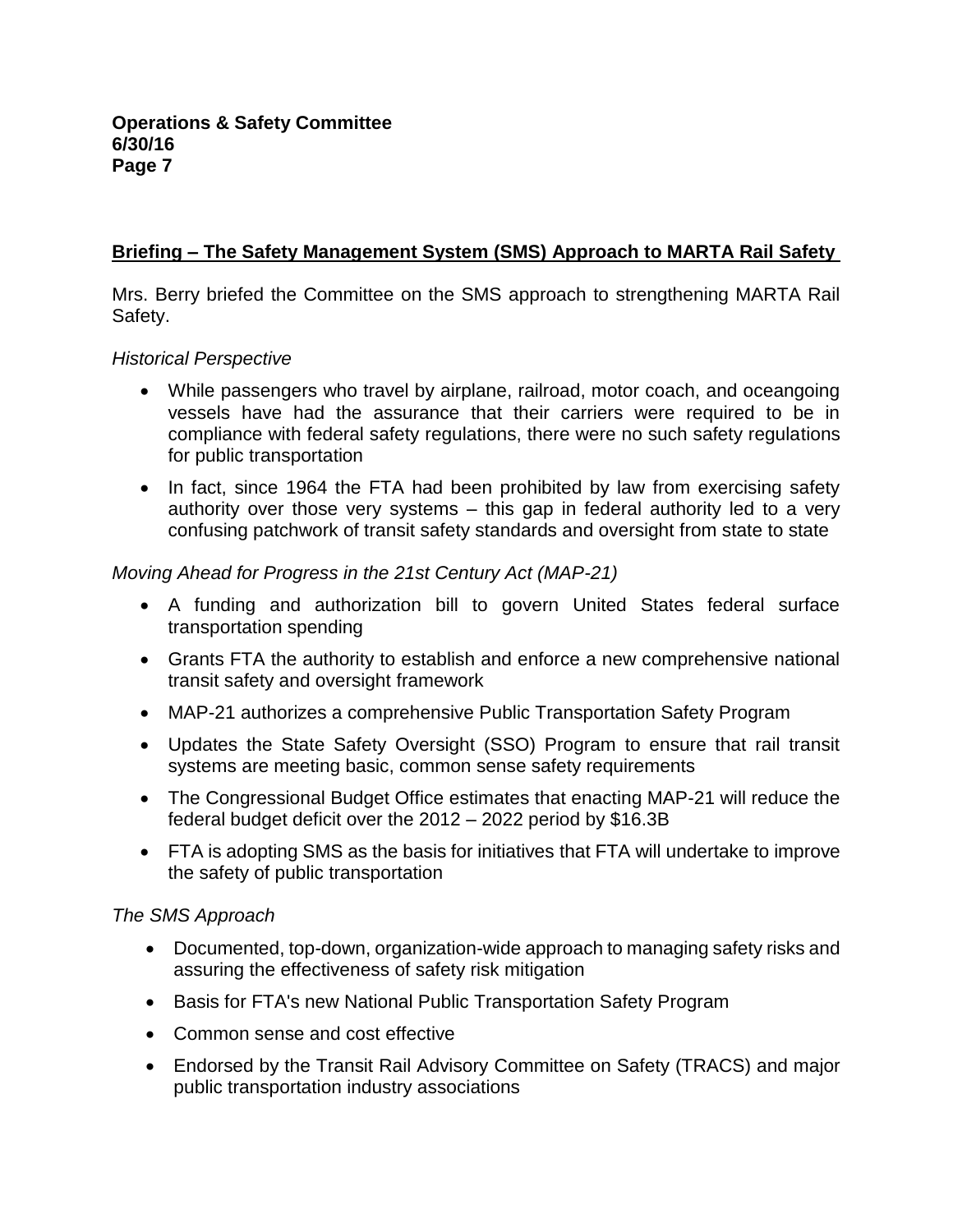## *The Four Pillars of SMS*

- Safety Policy
	- o Establishes senior management's commitment to continually improve safety
	- o Defines the methods, processes, and organizational structure needed to meet safety goals
- Safety Assurance
	- o Evaluates the continued effectiveness of implemented risk control strategies
	- o Supports the identification of new hazards
- Safety Risk Management
	- $\circ$  Determines the need for an adequacy of new, or revised, risk controls based on the assessment of acceptable risk
- Safety Promotion
	- o Includes training, communication and other actions to create a positive safety culture within all levels of the workforce
- Each component interacts with each other to provide an effective system of feedback

*SMS Does Not…*

- Mimic what is already being done
- Require an International Organization for Standardization (ISO) Certificate
- Focus solely on compliance or corrective action plans

*With SMS...*

- Safety performance will be measured not just by reductions in accidents, injuries, and fatalities, but by:
	- o Accountability
	- o Proactively identifying, avoiding, and mitigating risks to safety

*SMS Does…*

- Define an integrated set of policies, procedures, and organizational structures necessary to accomplish safety objectives
- Proactively identify and analyze hazards *before* accidents or incidents bring them to light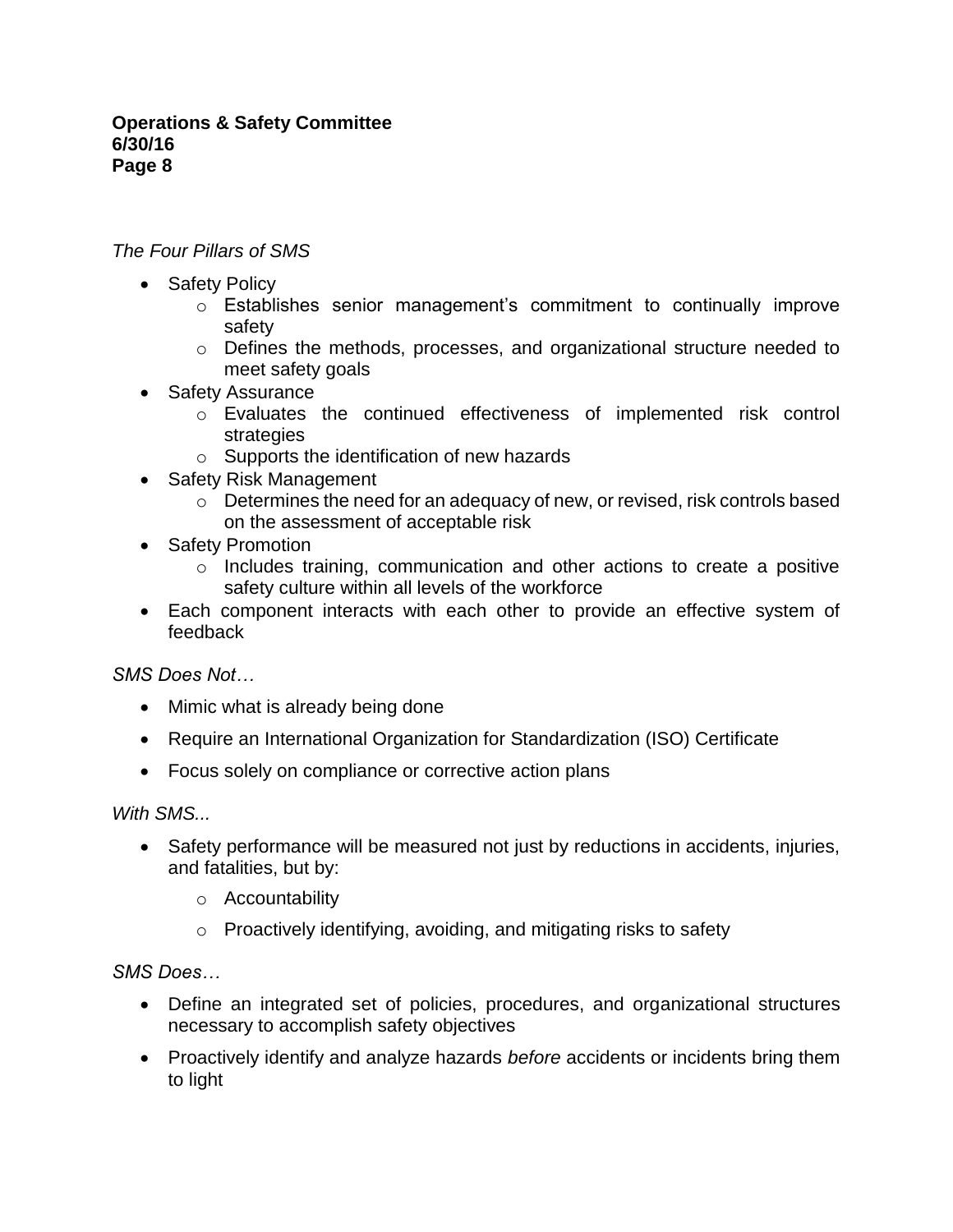- Broaden the scope and collection of safety data and safety objectives
- Promote participation and contribution of frontline personnel in the management of safety
- Require training and communication of safety information to employees to enhance safety and performance

## *Executive Management Commitment*

- MAP-21 requires Executives and Board of Directors to be accountable, hire qualified Safety Managers as Direct Reports and to annually certify safety plans
- CEO/General Manager:
	- o Is accountable for day-to-day SMS operations
	- o Consults with key personnel for the safety information
	- o Resolves safety issues with Executive Management Team (EMT)
- $\bullet$  EMT:
	- o Develops and sustains positive safety culture
	- o Allocates resources to address business functions
	- o Implements corrective actions
- Board of Directors:
	- o Budget planning
	- o Minimize safety risks through strategic application of resources
	- o Stay informed of top agency safety management priorities

## *Moving Forward*

- Buy-in from GM/CEO and Board of Directors
- Designate SMS Lead
- Build SMS Team
- Training SMS Principles
- SMS Gap Analysis
- SMS Development Plan

Mr. Durrett asked if the SMS Lead will be Mrs. Berry's Direct Report.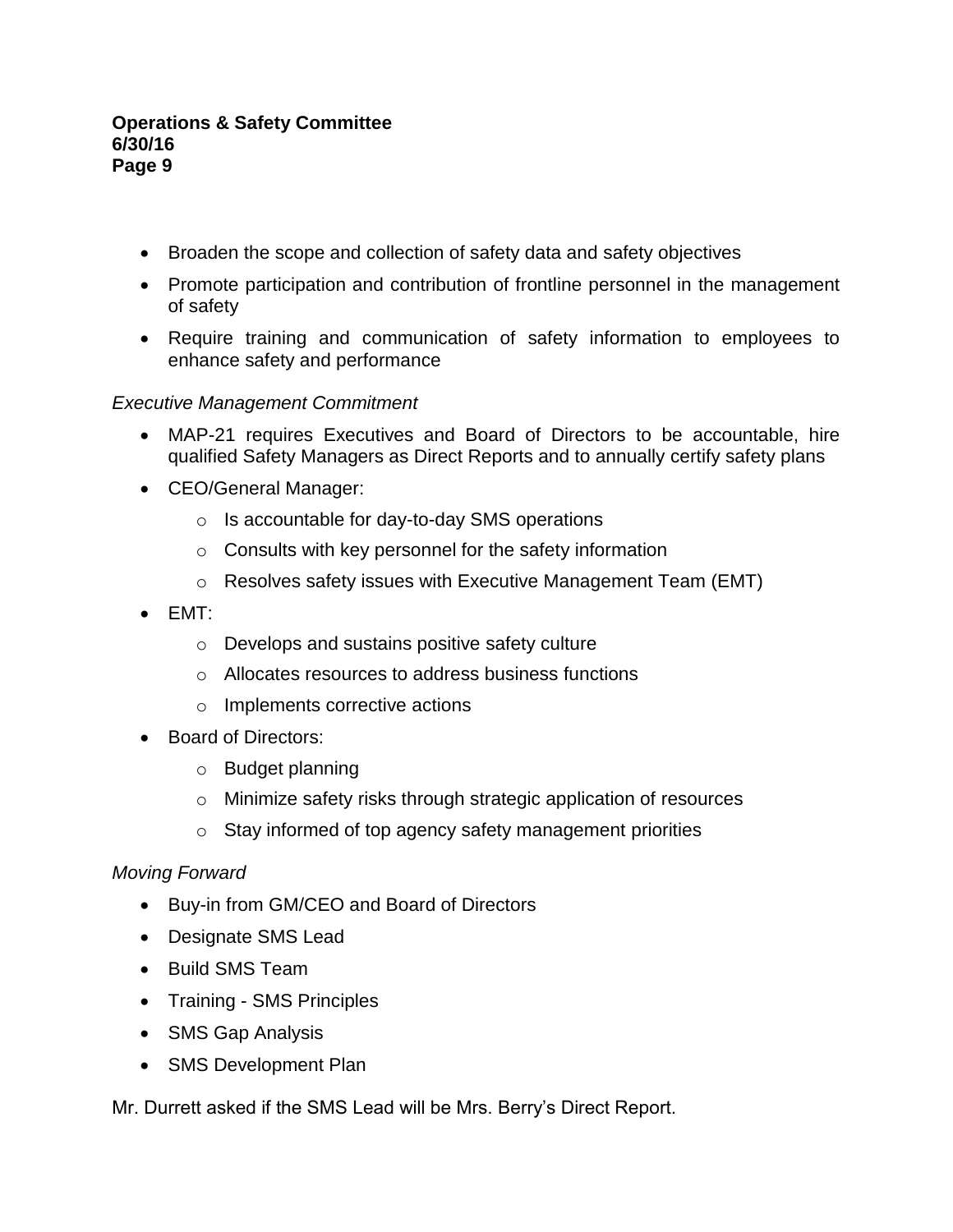Mrs. Berry said yes.

Mr. Daniels asked what is the timeline.

Mrs. Berry said once the State implements the plan, MARTA will have three years to fully implement. She added that the State has 18 months to implement.

Mr. Daniels said he would like to receive semi-annual updates.

Mrs. Berry said staff can provide that.

Mr. Daniels asked what is the current status.

Mrs. Berry said staff is currently taking steps to build a matrix for the plan.

Mr. Dallas asked if a state agency provides oversight.

Mrs. Berry said GDOT provides oversight.

Mr. Dallas asked when does GDOT conduct reviews.

Mrs. Berry said every three years. MARTA's next review is scheduled for October 2016.

Mr. Griffin commended staff for the actions taken thus far.

Mr. Parker said the SMS approach does require more Board responsibility and accountability, so staff will continually provide updates to the Board of Directors.

#### **Other Matters**

No other matters came before the Committee.